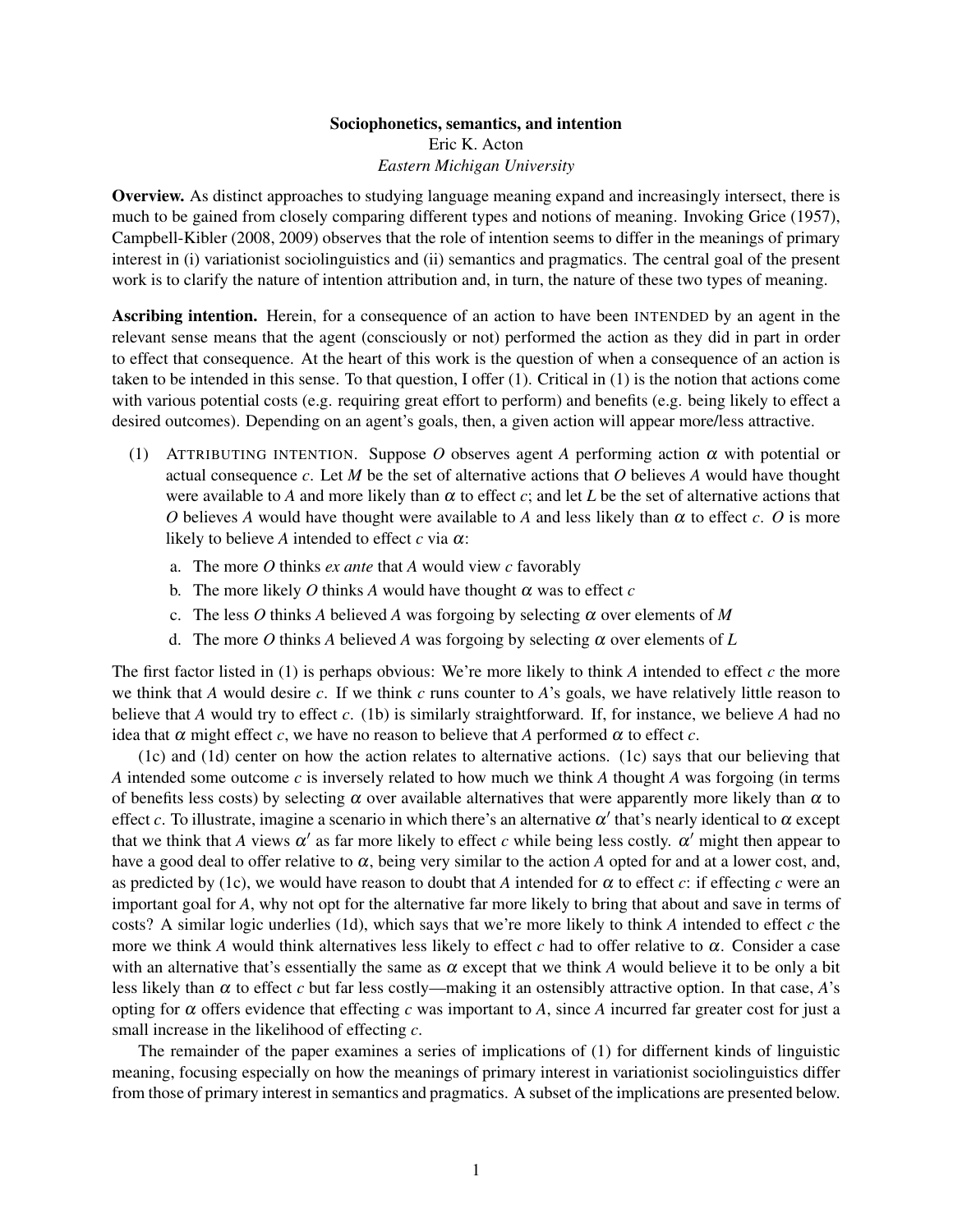Intentionality in sociophonetic and semantic meaning. Variationist sociolinguistics has increasingly focused on how the connotations of a given form relate to the distribution of its use (e.g. [Eckert](#page-2-3) [2008\)](#page-2-3). The idea is that over time forms accrue social significance based on the contexts in which they appear, and, in turn, speakers wishing to evoke that social significance will have reason to employ forms that bear those associations. A classic case is the apical *-in'* form of the English *-ing* suffix, the former of which is associated with things like casualness and lack of education [\(Campbell-Kibler,](#page-2-1) [2008\)](#page-2-1), making it potentially useful where one wishes to seem approachable, but potentially unattractive where one wishes to display, say, learnedness.

Recent work [\(Burnett,](#page-2-4) [2017,](#page-2-4) [2019\)](#page-2-5) has attempted to capture these dynamics from the perspective of game-theoretic pragmatics. Roughly speaking, in those frameworks, the dynamics are framed as a cooperative game whereby the speaker *S* attempts to signal to the hearer *H* something *c* about *S*'s persona based on the phonetic form that *S* selects, where both *S* and *H* win if (i) *H* realizes that *S* is attempting to signal *c* and (ii) updates their beliefs to include *c*. But as [\(1\)](#page-0-0) illuminates, that approach captures only a special case of how social significance is implied/inferred in practice. E.g., not every inference drawn from the way a person speaks is assumed to be intended. Suppose e.g. *S* is speaking a dialect of English that sounds to hearer *H* like a U.S. dialect and that, as far as *H* knows, for *S* to use a substantially different phonology would require greater effort and sound forced. *H* may then infer that *S* is from the U.S, but, barring special contexts, has little reason to believe that S *intended* to suggest U.S. nationality by their phonetics. [\(1\)](#page-0-0) explais why. Again, as far as *H* knows, alternatives considerably less likely to suggest that *S* is from the U.S. would require more effort and sound forced. In turn, such alternatives apparently have little to offer *S*. Thus, by [\(1d\)](#page-0-3), there's little reason to think that *S* specifically intended to signal being from the U.S. phonetically. This is a very general dynamic: believing a speaker *S* intended to effect something *c* by their utterance is facilitated by believing that *S* had an attractive alternative available that *S* thought would be less likely to effect *c*. Otherwise, *S*'s choice and form of utterance might have been motivated entirely by considerations orthogonal to the likelihood of effecting *c*. By the same token, *S* forgoing an apparently attractive alternative in favor of an utterance more likely to effect *c* provides some evidence that effecting *c* was among *S*'s goals.

Two crucial things follow (among others), ceteris paribus: (i) speakers are more likely to be taken to intend something by their phonetics when it appears that they're deviating from their normal phonology (cf. [Podesva](#page-2-6) [2011\)](#page-2-6); and (ii) meaning based in the connotations of phonetic forms is more amenable to being perceived as unintended than that derived from a form's semantic content. Speaking requires phonetics, which opens the question of whether the phonetic nature of the utterance was simply in service attempting to articulate the relavant morphosyntactic objects without expending excessive effort. But the picture is different for the semantics of morphosyntactic objects. Being convinced that an aspect of an utterance wasn't intended to suggest anything at all is facilitated by being convinced that, given the speaker's other goals and constraints, there was no reasonably good alternative to that aspect available. Morphosyntactic objects in most cases do have accessible alternatives, often including saying nothing at all. It is indeed generally very strange (with some exceptions to be discussed) to issue a morphosyntactic object, with all of its encoded semantic meaning, with no intention of suggesting something involving that semantic meaning.

By the same token, I argue that carefully considering the role of intention attribution in phoneticallybased social meaning sheds light on what we read into the semantic content of others' utterances and lays bare the contingent and performantive nature of all meaning in practice. For instance, it is clear that achieving one's sociophonetic ends sometimes requires having one's intention to do so go *unrecognized*. If one wishes to sound, say, cool, one had better hope that their intent to do so goes undetected—trying to seem cool is the antithesis of cool. Perhaps less obviously, however, carrying off one's intended communicative goal based in semantic content means delivering a credibly sincere performance, which, as *Hamlet's* Queen Gertrude shows us, in part means not overdoing it.

A richer understanding of the attribution of intention thus illuminates the dynamics underlying meaning in practice—from the unintended to the intended; from the sociophonetic to the semantic.